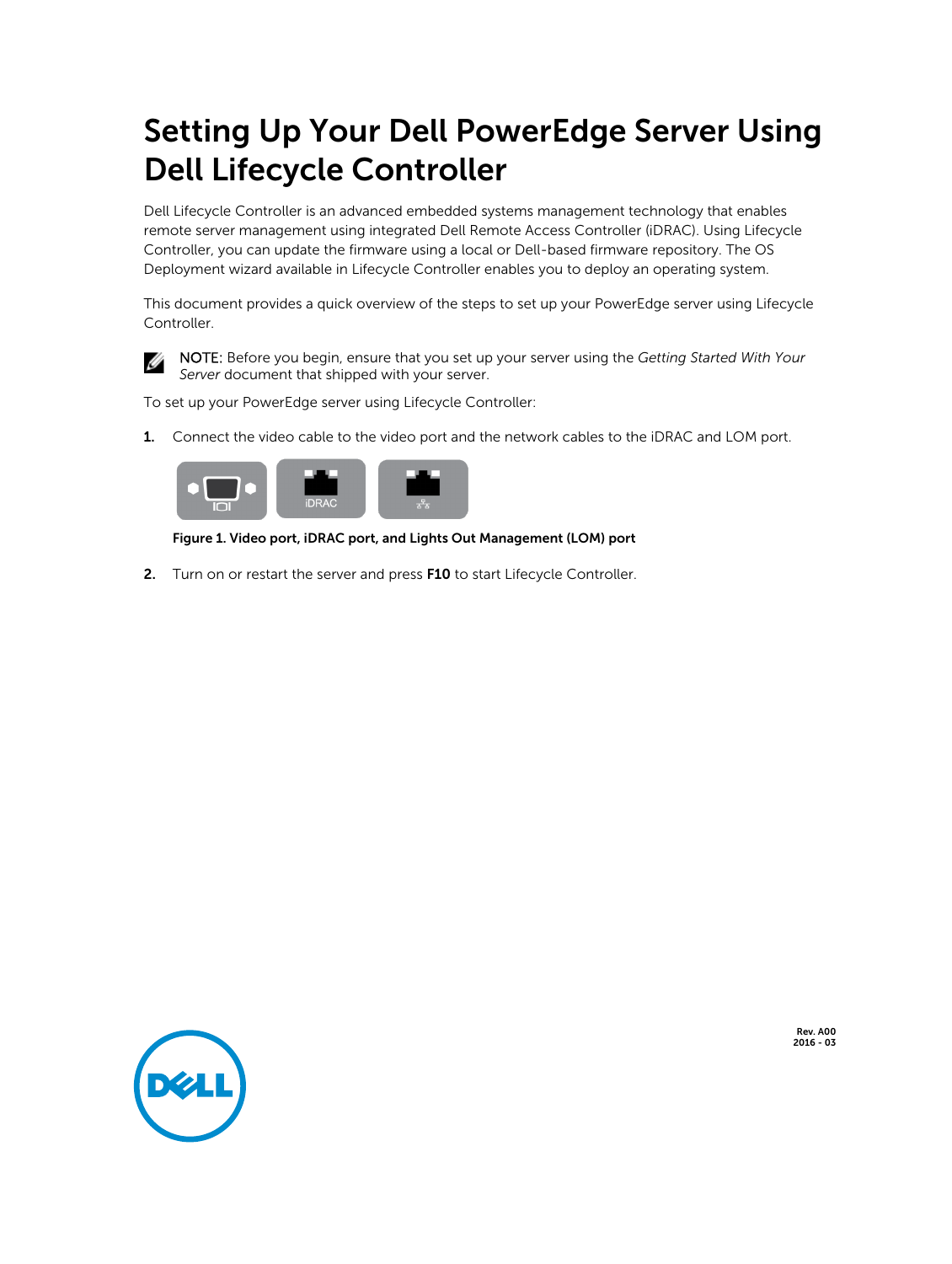| $\left(\bigcirc_{i=1}^{n} x_{i}\right)$ | PowerEdge FC630<br>BIOS Version: 0.4.3<br>iDRAC IP: 10.94.195.46<br><mark>Lifecycle Controller Requested</mark> |  |
|-----------------------------------------|-----------------------------------------------------------------------------------------------------------------|--|
|                                         |                                                                                                                 |  |
|                                         |                                                                                                                 |  |
|                                         |                                                                                                                 |  |
|                                         | Entering Lifecycle Controller                                                                                   |  |

Figure 2. Starting Lifecycle Controller

**NOTE:** If you miss pressing **F10**, press and hold the power button for three seconds to restart the server.

**NOTE:** The Initial Setup Wizard is displayed only when you start Lifecycle Controller for the first time.

3. Select the language and keyboard type and click Next.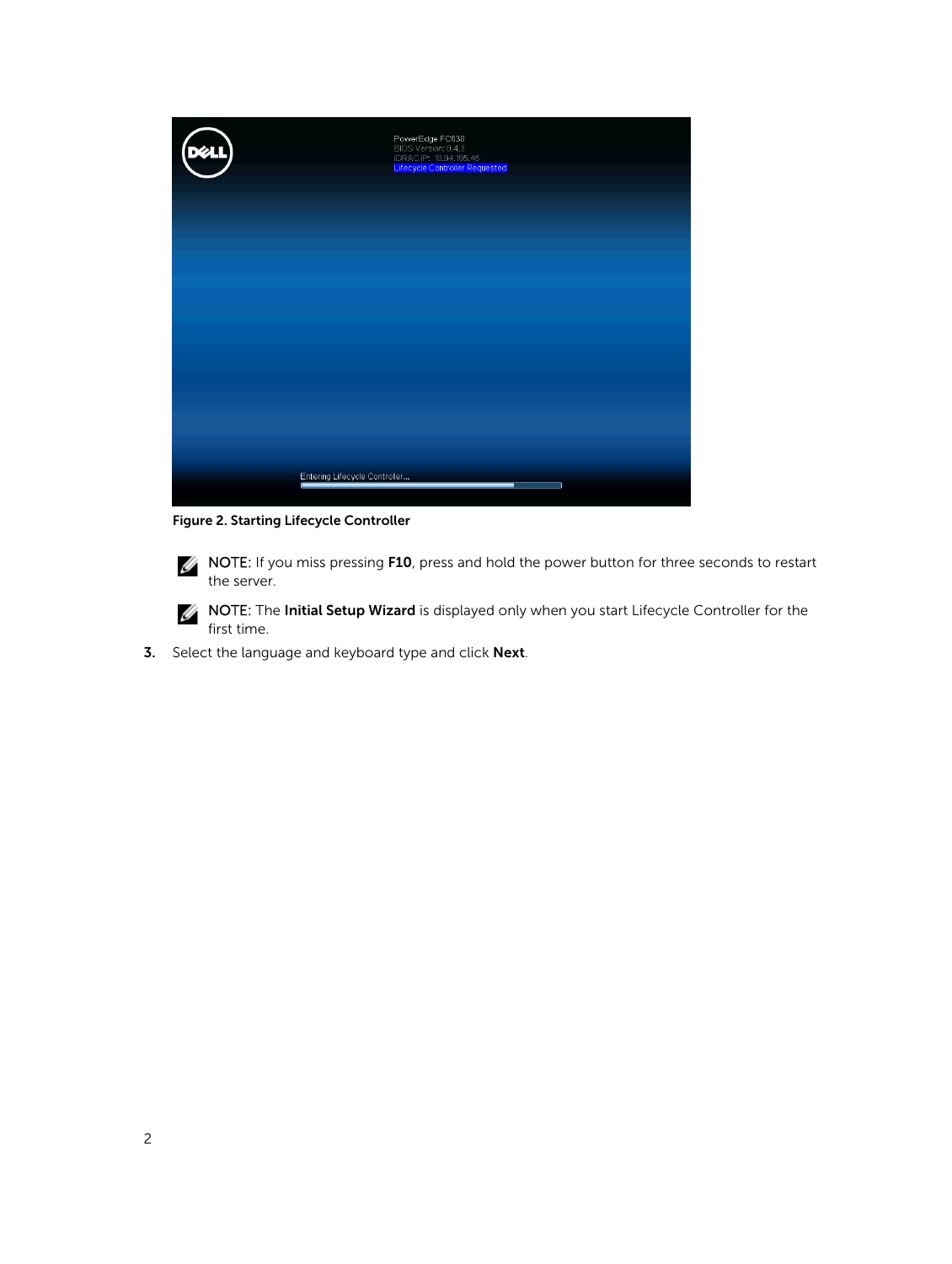| Lifecycle Controller<br>र वा                                   |                                                           | Help   About   Exit   |
|----------------------------------------------------------------|-----------------------------------------------------------|-----------------------|
| <b>Initial Setup Wizard</b>                                    |                                                           |                       |
| Step 1 of 5: Language and Keyboard Selection                   |                                                           |                       |
| Select the display language and keyboard layout options below. |                                                           |                       |
|                                                                | English<br>$\overline{\phantom{a}}$<br>÷<br>United States |                       |
|                                                                |                                                           |                       |
|                                                                |                                                           |                       |
|                                                                |                                                           |                       |
|                                                                |                                                           |                       |
|                                                                |                                                           |                       |
|                                                                |                                                           |                       |
|                                                                |                                                           |                       |
|                                                                |                                                           | <b>Next</b><br>Cancel |

Figure 3. Language and Keyboard Selection page

4. Read the product overview and click Next.

| Lifecycle Controller                                                                                                                                                                                                                                                                                                                                                                                                                                      | Help   About   Exit |
|-----------------------------------------------------------------------------------------------------------------------------------------------------------------------------------------------------------------------------------------------------------------------------------------------------------------------------------------------------------------------------------------------------------------------------------------------------------|---------------------|
| <b>Initial Setup Wizard</b>                                                                                                                                                                                                                                                                                                                                                                                                                               |                     |
| Step 2 of 5: Product Overview                                                                                                                                                                                                                                                                                                                                                                                                                             |                     |
| . What is Lifecycle Controller?<br>The Dell Lifecyde Controller provides advanced embedded systems management capabilities including server deployment, configuration, update,<br>maintenance and diagnosis. Lifecycle Controller is delivered as part of the iDRAC out-of-band solution and Dell server embedded Unified Extensible<br>Firmware Interface (UEFI) applications.                                                                           |                     |
| • What is IDRAC?<br>The Integrated Dell Remote Access Controller (IDRAC) is designed to make server administrators more productive and improve the overall<br>availability of Dell servers. DRAC alerts administrators to server issues, helps them perform remote server management, and reduces the need for<br>physical access to the server.                                                                                                          |                     |
| . Dell recommends installing the following tools once the operating systems has been installed to facilitate the resolution of any future hardware support<br>issues<br>* Dell SupportAssist - includes remote monitoring, automated data collection, automatic case create and proactive contact from Dell technical support<br>on select Dell PowerEdge servers. Available features vary depending on the Dell service level purchased for your system. |                     |
| For more information, scan the Quick Response(QR) code by using a supported QR reader or scanner and navigate to<br>"www.deltechcenter.com/idrac".                                                                                                                                                                                                                                                                                                        |                     |
| Cancel<br>Back                                                                                                                                                                                                                                                                                                                                                                                                                                            | <b>Next</b>         |

Figure 4. Product Overview page

5. Configure the network settings, wait for the settings to be applied, and click Next.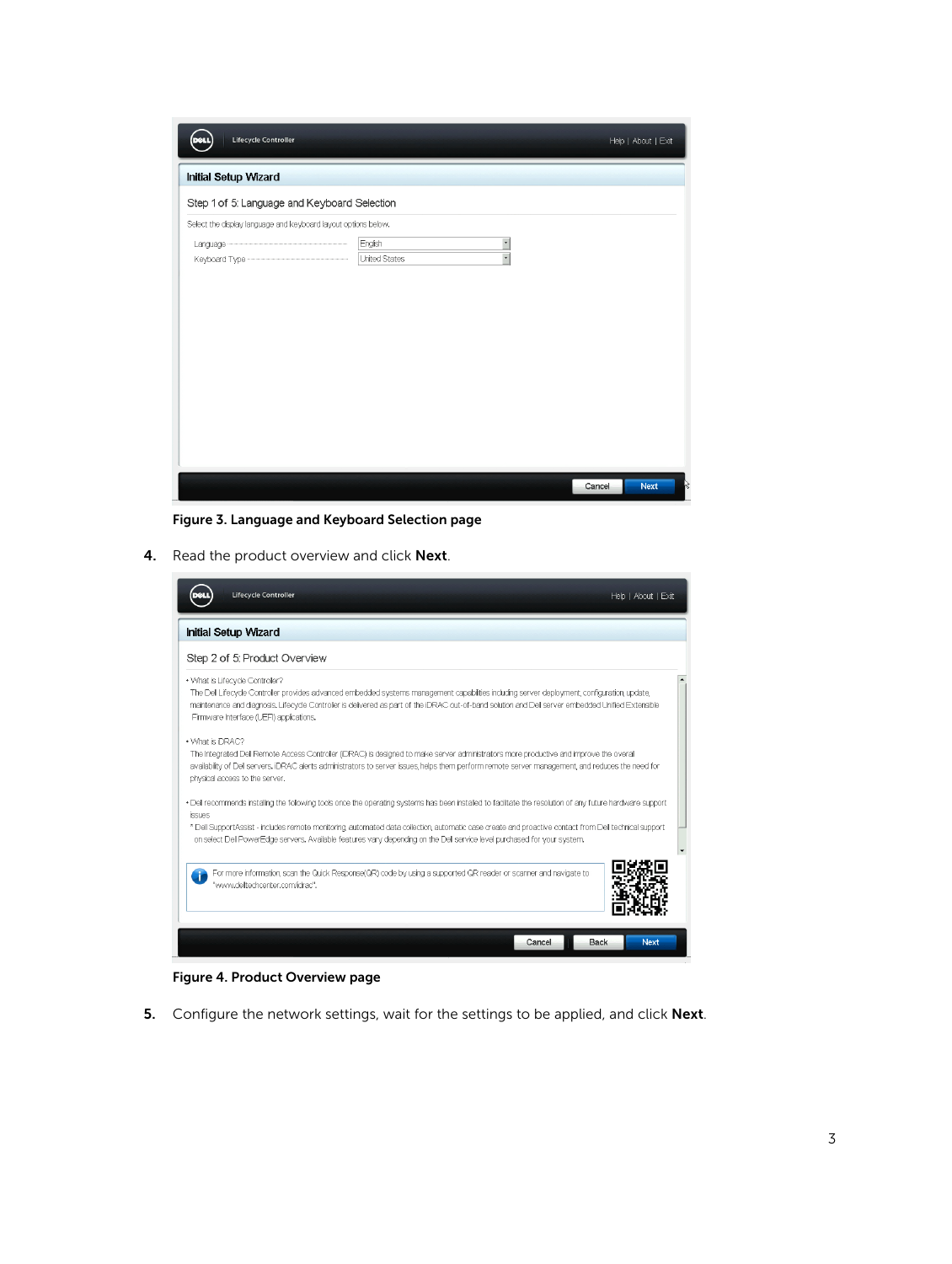| Lifecycle Controller                                                                               |                  |        |             | Help   About   Exit |
|----------------------------------------------------------------------------------------------------|------------------|--------|-------------|---------------------|
| <b>Initial Setup Wizard</b>                                                                        |                  |        |             |                     |
| Step 3 of 5: Lifecycle Controller Network Settings                                                 |                  |        |             |                     |
| Use Network Settings to select and configure the Lifecycle Controller Network Interface Card (NC), |                  |        |             |                     |
| NIC Card                                                                                           |                  |        |             |                     |
| Intel(R) Ethernet 10G 4P X520/1350 rNDC (Integrated NIC 1)                                         | ⊣                |        |             |                     |
| IPv4 Network Settings                                                                              |                  |        |             |                     |
| Select the IP address configuration mode,                                                          |                  |        |             |                     |
|                                                                                                    | No Configuration |        |             |                     |
|                                                                                                    |                  |        |             |                     |
|                                                                                                    |                  |        |             |                     |
|                                                                                                    |                  |        |             |                     |
|                                                                                                    |                  |        |             |                     |
| IPv6 Network Settings                                                                              |                  |        |             |                     |
| Select the IP address configuration mode.                                                          |                  |        |             |                     |
|                                                                                                    | No Configuration |        |             |                     |
|                                                                                                    |                  |        |             |                     |
|                                                                                                    |                  |        |             |                     |
|                                                                                                    |                  |        |             |                     |
|                                                                                                    |                  |        |             |                     |
|                                                                                                    |                  | Cancel | <b>Back</b> | <b>Next</b>         |

Figure 5. Lifecycle Controller Network Settings page

6. Configure the iDRAC network settings, wait for the settings to be applied, and click Next.

| Lifecycle Controller                                                                   |                  |        |             | Help   About   Exit |
|----------------------------------------------------------------------------------------|------------------|--------|-------------|---------------------|
| <b>Initial Setup Wizard</b>                                                            |                  |        |             |                     |
| Step 4 of 5: IDRAC Network and Credential Configuration                                |                  |        |             |                     |
| Use this page to configure remote access parameters for IDRAC                          |                  |        |             |                     |
| IPv4 Configuration                                                                     |                  |        |             |                     |
|                                                                                        | O DHCP           |        |             |                     |
|                                                                                        | 192,168,0,120    |        |             |                     |
|                                                                                        | 192,168,0.1      |        |             |                     |
|                                                                                        | 255,255,255,0    |        |             |                     |
|                                                                                        | Static<br>O DHCP |        |             |                     |
| DNS Address <b>CONSTRUCTER</b>                                                         | 0.0.0.0          |        |             |                     |
| <b>Advanced Settings</b>                                                               |                  |        |             |                     |
| Advanced Settings will launch the IDRAC settings page to configure additional settings |                  |        |             |                     |
| Credentials                                                                            |                  |        |             |                     |
|                                                                                        | root             |        |             |                     |
|                                                                                        |                  |        |             |                     |
|                                                                                        |                  |        |             |                     |
|                                                                                        |                  |        |             |                     |
|                                                                                        |                  |        |             |                     |
|                                                                                        |                  | Cancel | <b>Back</b> | <b>Next</b>         |

Figure 6. iDRAC Network and Credential Configuration page

7. Verify the applied network settings and click Finish to exit the Initial Setup Wizard.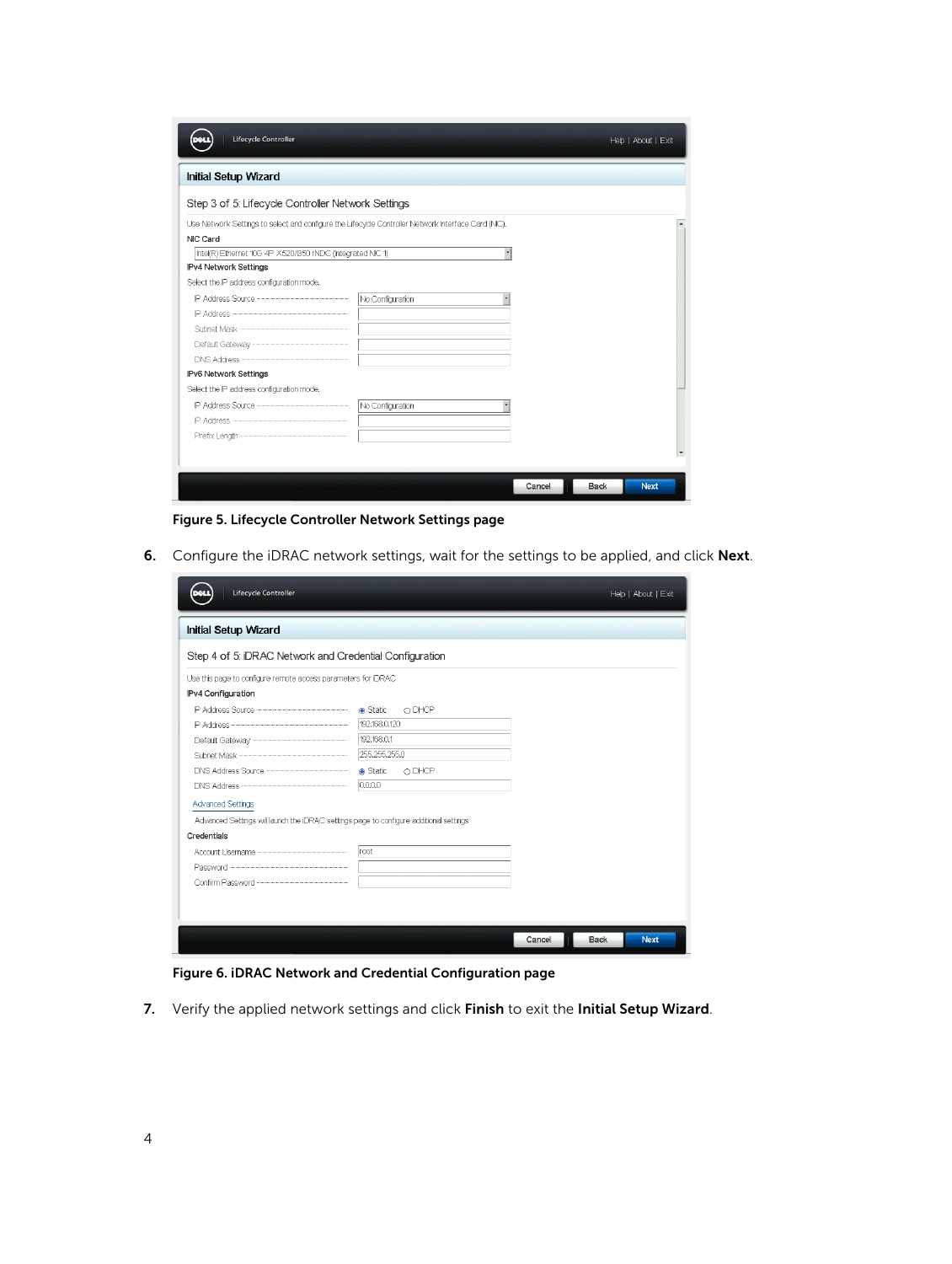| Lifecycle Controller               |        | Help   About   Exit   |
|------------------------------------|--------|-----------------------|
| <b>Initial Setup Wizard</b>        |        |                       |
| Step 5 of 5: Summary               |        |                       |
| Lifecycle Controller Configuration |        |                       |
| IPv4 Address  0.0.0.0              |        |                       |
| Connectivity Status  Down          |        |                       |
| <b>iDRAC Configuration</b>         |        |                       |
| IPv4 Address  192.168.0.120        |        |                       |
| Connectivity Status  Up            |        |                       |
|                                    |        |                       |
|                                    |        |                       |
|                                    |        |                       |
|                                    |        |                       |
|                                    |        |                       |
|                                    | Cancel | Finish<br><b>Back</b> |

Figure 7. Summary page

- NOTE: The Initial Setup Wizard is displayed only when you start Lifecycle Controller for the first time. If you want to make configuration changes later, restart the server, press F10 to start Lifecycle Controller, and select Settings or System Setup from the Lifecycle Controller home page.
- 8. Click Firmware Update  $\rightarrow$  Launch Firmware Update and follow the instructions on the screen to update the firmware.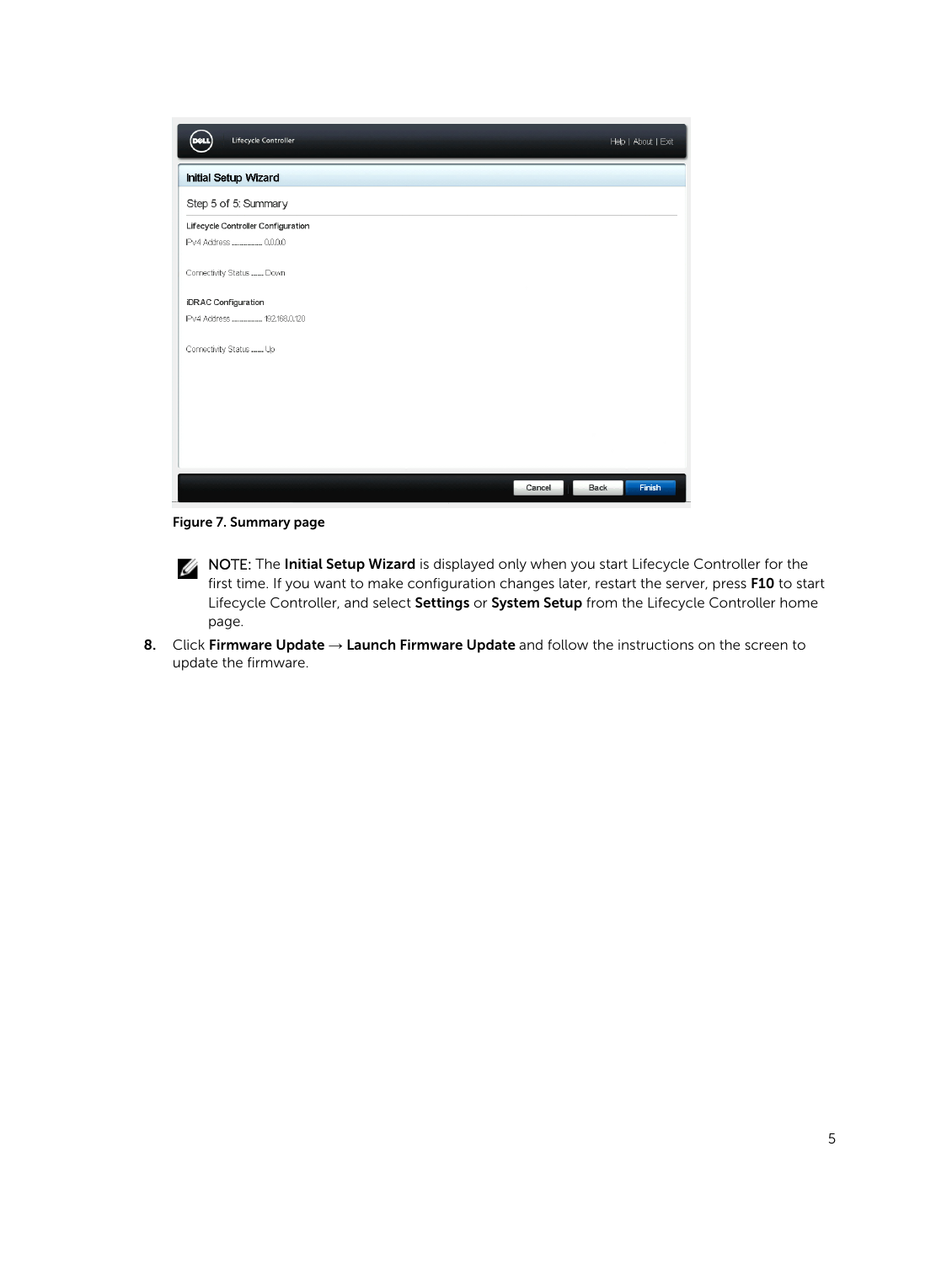

Figure 8. Firmware Update page

9. Click OS Deployment  $\rightarrow$  Deploy OS and follow the instructions on the screen to deploy the operating system.



Figure 9. OS Deployment page



NOTE: For iDRAC with Lifecycle Controller videos, visit [Delltechcenter.com/idrac](HTTP://EN.COMMUNITY.DELL.COM/TECHCENTER/SYSTEMS-MANAGEMENT/W/WIKI/3204).

NOTE: For iDRAC with Lifecycle Controller documentation, visit **[Dell.com/idracmanuals](HTTP://WWW.DELL.COM/SUPPORT/HOME/US/EN/19/PRODUCTS/SOFTWARE/REMOTE_ENT_SYS_MGMT/RMTE_ENT_SYS_RMTE_ACCESS_CNTRLLR).**